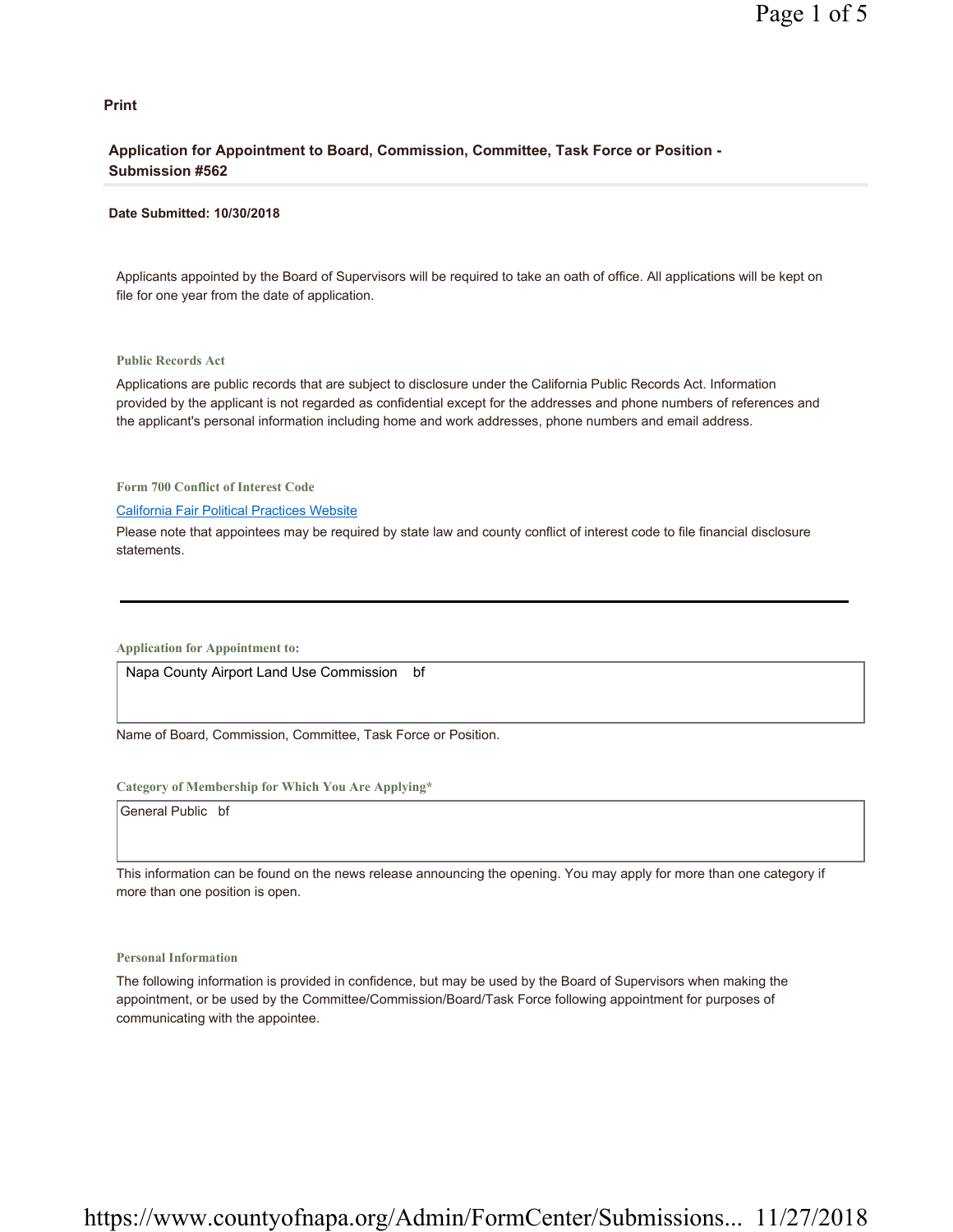## **Full Name\*** Alan Shepp **Supervisorial District in Which You Reside\*** 4

**Home Address\***

| and the control of the control of the control of the control of the control of the control of the control of the |  |  |
|------------------------------------------------------------------------------------------------------------------|--|--|
|                                                                                                                  |  |  |
|                                                                                                                  |  |  |
|                                                                                                                  |  |  |
|                                                                                                                  |  |  |
|                                                                                                                  |  |  |
|                                                                                                                  |  |  |
|                                                                                                                  |  |  |
|                                                                                                                  |  |  |

| City* | State* | $\mathbf{Zip}^*$ |
|-------|--------|------------------|
| Napa  | 'CA    | 94558            |
|       |        |                  |
|       |        |                  |

## **Phone\* Email Address\***

## **Work Address\***

| same |  |
|------|--|
|      |  |
|      |  |

| City* | State* | Zip* |
|-------|--------|------|
| Isame | same   | same |
|       |        |      |
|       |        |      |

## **Work Phone\***

| same |  |  |  |
|------|--|--|--|
|      |  |  |  |
|      |  |  |  |

## **Current Occupation\***

| Artist                    |  |  |
|---------------------------|--|--|
|                           |  |  |
| Within the last 12 months |  |  |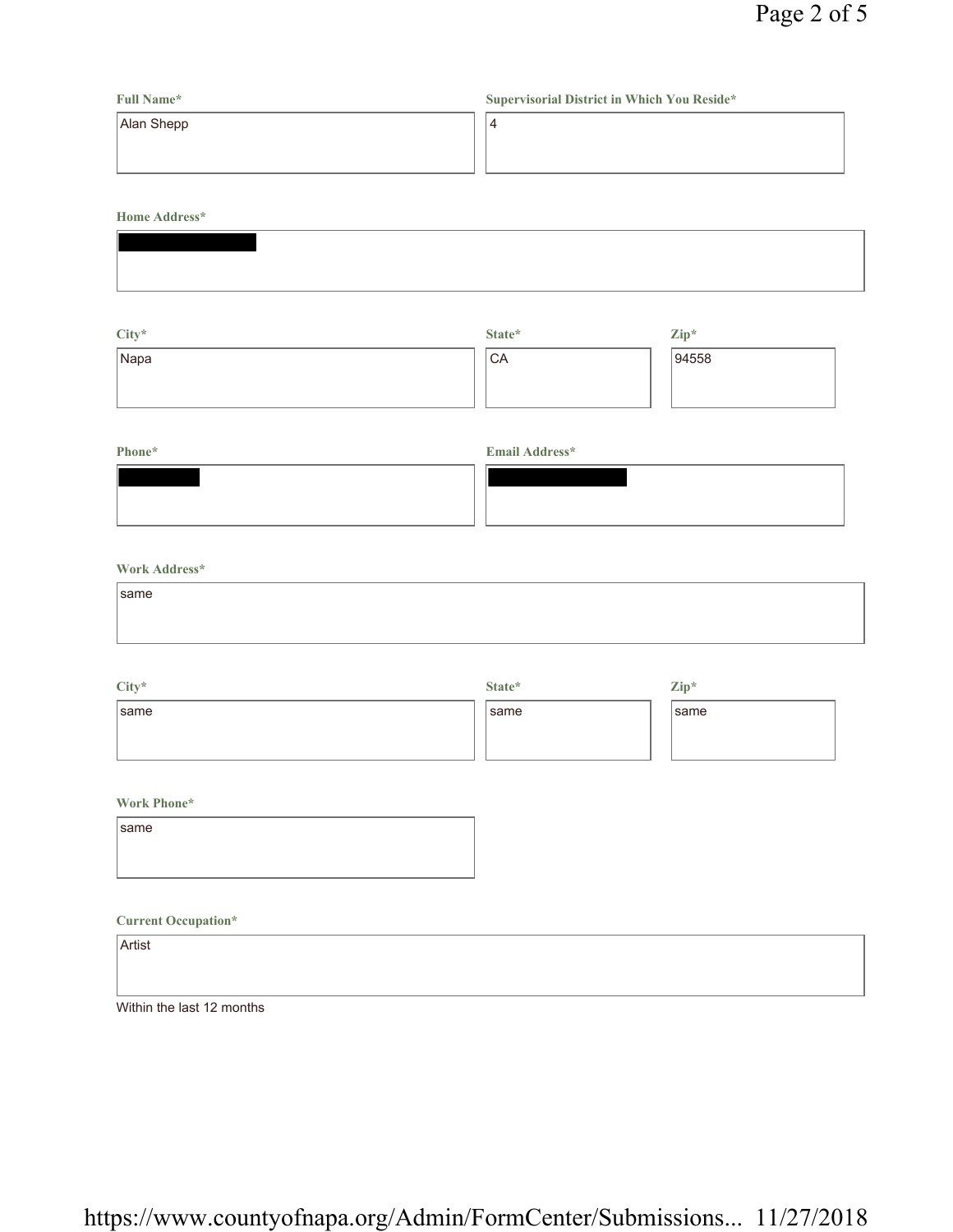#### **Current License**

Commercial Pilot, Airplane Single Engine Land and Sea, Instrument Airplane, Cert. Num. 1378652; 12/17/1974; inactive status

Professional or occupational, date of issue, and expiration including status

#### **Education/Experience**

B.A., B.F.A., M.F.A.; Senior Fulbright Fellow; Captain USAF; Professor Emeritus, Chairman Dept. of Fine Art, CSUEast Bay;

**Resume**

Browse...

Attach a resume containing this and any other information that would be helpful to the Board in evaluating your application.

**Community Participation**

Volunteer Napa County RCD; (Jonathan Koehler, Paul Blank, biologists)

Nature of activity and community location

**Other County Board/Commission/Committee on Which You Serve/Have Served**

**Public Actions that may impact Credit Rating**

N/A

List all court or other public administration actions impacting your credit rating within the past ten (10) years.

Provide names, addresses and phone numbers of 3 individuals who are familiar with your background.

**Reference 1**

**Name\***

**Phone\***

Jonathan Koehler

https://www.countyofnapa.org/Admin/FormCenter/Submissions... 11/27/2018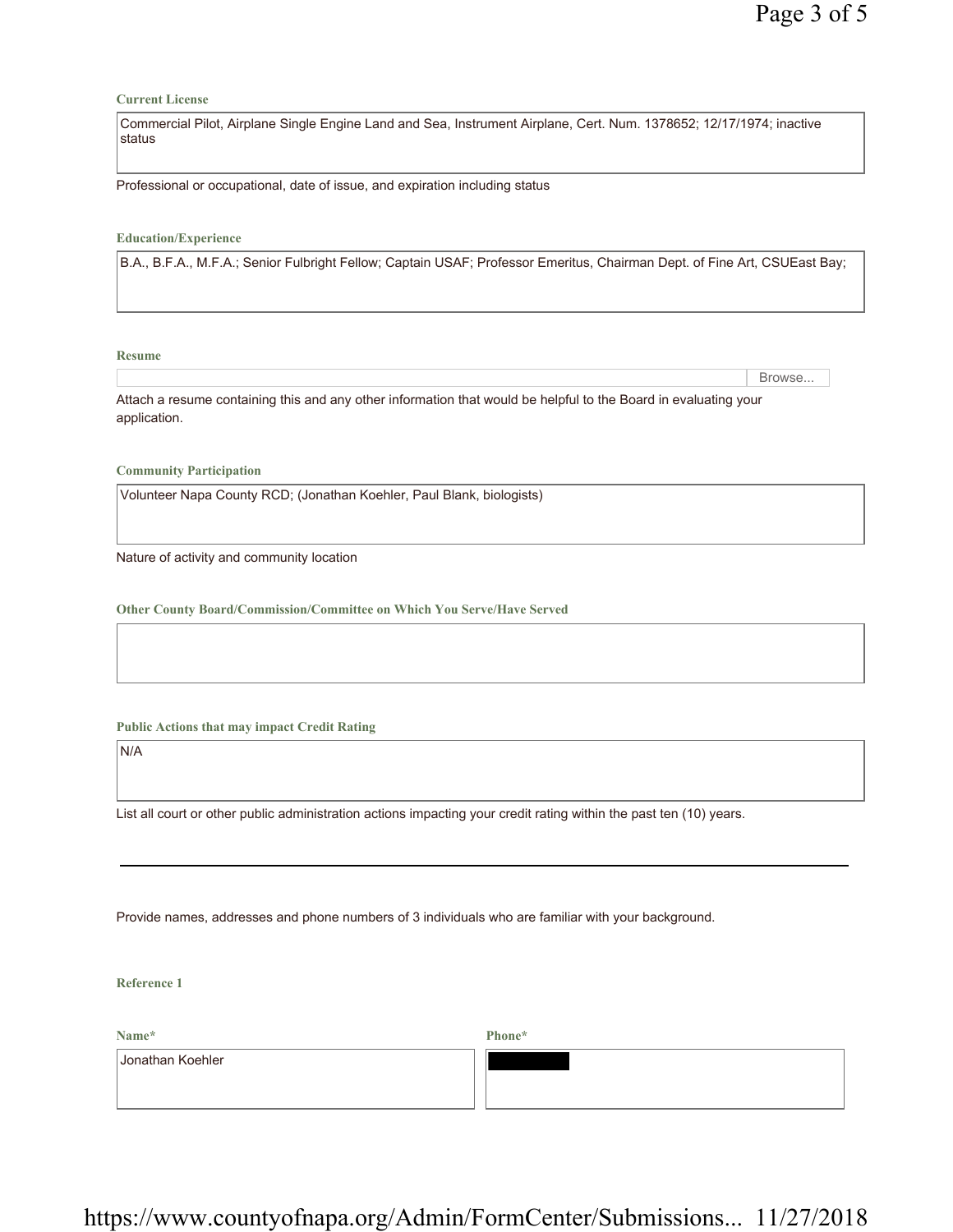**Address\***

| $City^*$<br>Napa | State*<br>CA | $\mathbf{Zip}^*$<br>94559 |
|------------------|--------------|---------------------------|
|                  |              |                           |

## **Reference 2**

| Name*       | Phone* |
|-------------|--------|
| Harry Price |        |

### **Address\***

| City* | State*          | $\mathbf{Zip}^*$ |
|-------|-----------------|------------------|
| Napa  | <sup>1</sup> CA | 94559            |
|       |                 |                  |
|       |                 |                  |

## **Reference 3**

| Name*     | Phone* |
|-----------|--------|
| Bob Pauli |        |
|           |        |
|           |        |

**Address\***